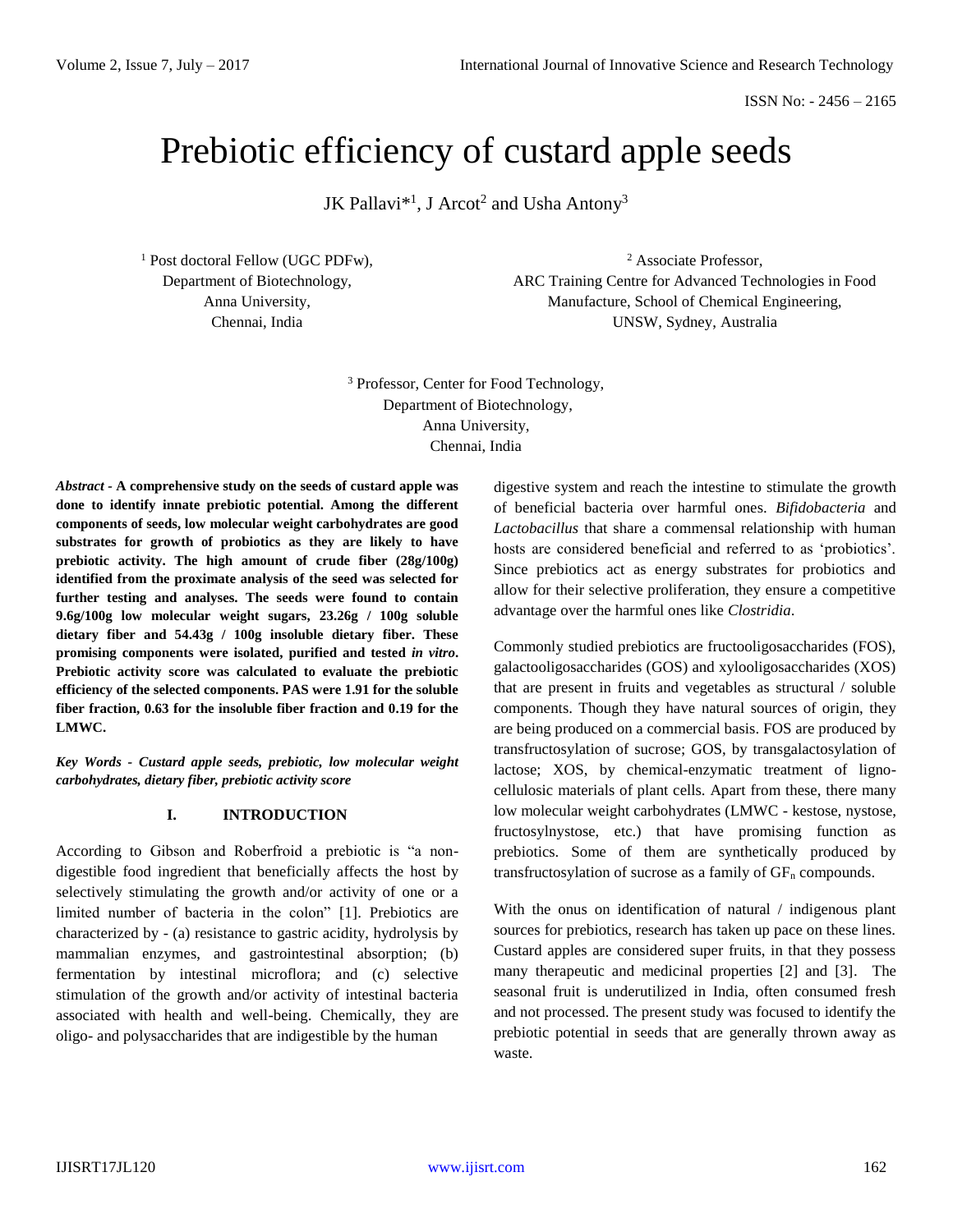# **II. MATERIALS AND METHODS**

Custard apple fruits were collected from the local market, washed and seeds separated from the fruit. The seeds were washed and air dried. The seed coat was removed mechanically by peeling out and the peeled seed made into fine powder in a blender (particle size < 1 mm). DNS, sulfuric acid, hydrochloric acid, MRS broth and MRS agar were purchased from HiMedia (India); sodium hydroxide from Fisher Scientific; pepsin, pancreatin, bile salts and amylase from Sigma (USA); ethanol from Hayman (USA); amyloglucosidase from Megazyme (USA). The bacterial strains ATCC4356 (*L. acidophilus*) and MTCC728 (*E. coli*) were procured from the Institute of Microbial Technology (Chandigarh, India). Standard solutions and dilutions were prepared daily. For gas chromatography, milliQ water was used to prepare all the solutions. All experiments were done in triplicates.

## *A. Proximate Analysis of the seed:*

For proximate analysis of the seed, standard procedures were followed to estimate moisture, protein, fat, crude fiber, total ash and acid insoluble ash [4]. Carbohydrates were estimated as the difference remaining after estimating all the above components.

# *B. Extraction of prebiotic components*

Samples were defatted in petroleum ether (BP 60  $^{\circ}$ C – 80  $^{\circ}$ C) for 4 h and the residue was dried and saved until further use.

> LMWC: LMWC were extracted from the seeds according to the methods described in [5]. Ten gm of fine defatted seed powder was weighed (Shimadzu, UX420H) and 50 % ethanol was added just enough to cover the sample thoroughly. The extractions were carried out at 30°C with continuous shaking (60 rpm, Orbitek Shaker). After 72 h, the samples were filtered using a muslin cloth and the filtrate was collected. The solvent in the filtrate was evaporated in a rotary evaporator (Equitron, Evator). The extract that remained with the LMWC, was freeze dried in a lyophilizer (Scanvac) and stored at -20 °C until further use.

The sugars in the LMWC were tested for their resistance to gastric digestion *in vitro* by the modified method of [6]. Four grams of the seed powder was taken in a conical flask and 40 mL distilled water was added. To this solution, 4 mL pepsin (0.576 g of pepsin powder in 12 mL of 0.1 M HCl) was added and kept in a shaker incubator at 37 °C for 2 h at 60 rpm. The pH was adjusted to 6.8 with I M NaOH and 8 mL of bile-pancreatin solution (0.12 g of pancreatin and 0.5 g of bile salts added in 30 mL of 0.1 M NaHCO<sub>3</sub>) was added. 4 U of α-amylase (1 mg/mL in Phosphate Buffer Saline) was also added and incubated for 2 h at 37  $\degree$ C with constant shaking (60 rpm). The solutions were centrifuged (3000 g, 15 min) in a REMI centrifuge and supernatants collected. The sugar concentration in the lyophilized LMWC powder (before digestion) and the supernatants collected above (after digestion) were determined using the modified DNS method [7].

The specific sugar composition (Fructose oligomers –  $F_2$ ,  $F_3$ ,  $F_4$ ,  $F_5$ ,  $F_6$ ,  $F_7$ ; glucose-fructose oligomers –  $GF<sub>2</sub>, GF<sub>3</sub>, GF<sub>4</sub>, GF<sub>5</sub>, GF<sub>6</sub>; individual sugars – glucose,$ fructose, galactose, lactose, sucrose and maltose) in the LMWC extract were identified by HPAEC-PAD (High Performance Anion Exchange Chromatography - Pulsed Amperometric Detection) at Eurofins Analytical Services India Private Limited, Bengaluru, India.

 Dietary Fiber: A suitable protocol was employed based on methods described by [8] and [9]. Five g of the seed powder was mixed with 20 mL distilled water. Pepsin, 4 mL (pH 1.5, 0.576 g of pepsin powder in 12 mL of 0.1 M HCl) was added and incubated for 1 h at 37  $\degree$ C in a shaker incubator (60 rpm). The pH was adjusted to 6.8 with 1 M NaOH and 8 mL of  $\alpha$ -amylase in phosphate buffer saline (1) mg/mL in PBS) was added to the mixture. The reaction was allowed for 16 h in the shaker incubator (60 rpm) at 37 °C. 80  $\mu$ L amyloglucosidase (3260 U/mL) was added after adjusting the pH to 4.4 and allowed to react for 1 h at 60 °C. Whatman Filter paper (No.1) was used to separate the residue and filtrate. The residue was washed twice with 95% ethanol, air-dried and kept overnight in a hot air oven (70 °C). This fiber is the insoluble dietary fiber fraction (ISF). To the filtrate, 4 volumes of 95% ethanol were added and allowed to stand for 40 minutes. The precipitate was collected and air-dried. The resulting fine powder was the soluble fraction (SF). For estimating the total dietary fiber, the sample, after amyloglucosidase treatment was subjected to precipitation with 4 volumes ethanol, filtered and the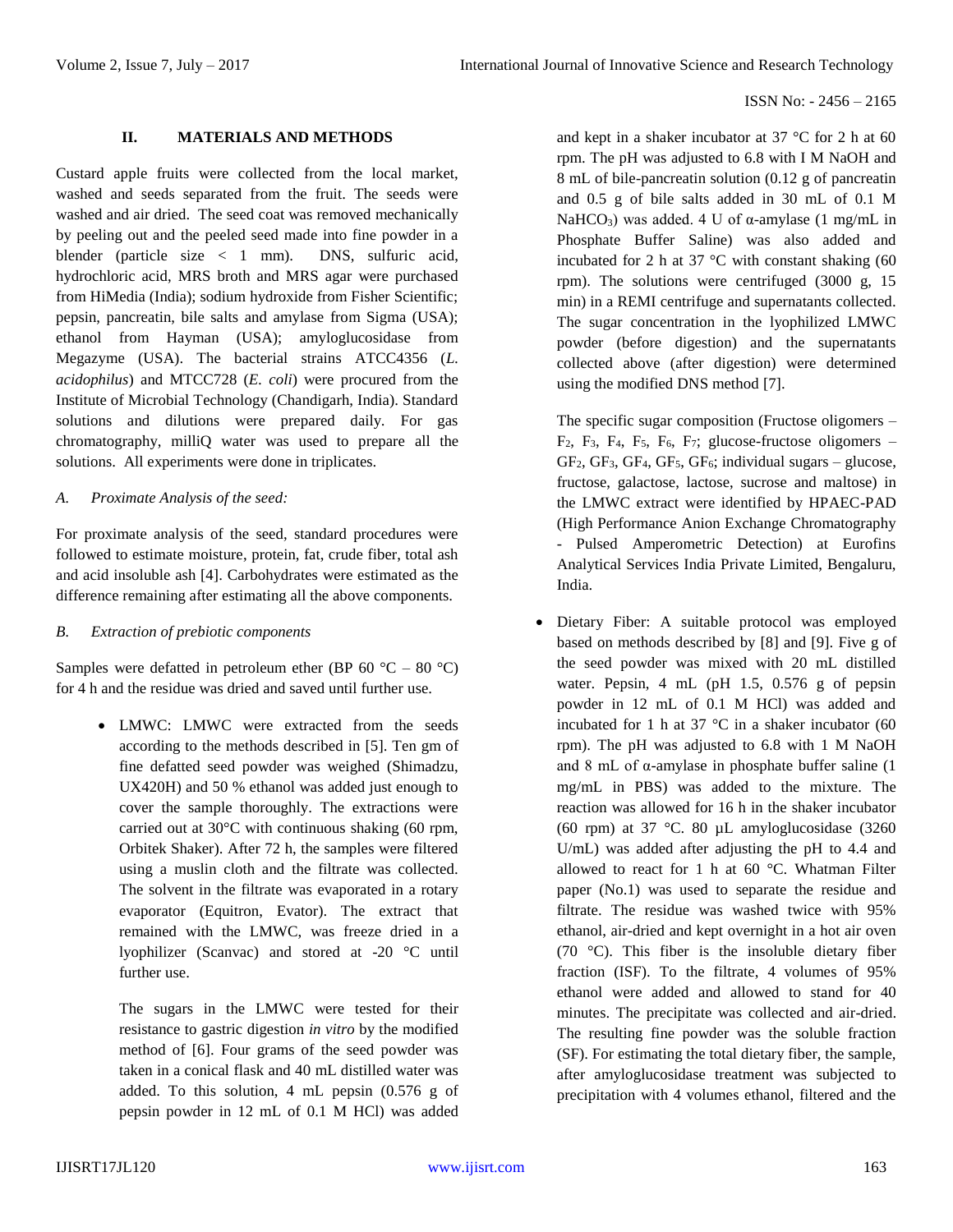precipitate was dried. The weight was corrected for undigested protein and ash.

- Resistant Starch: Resistant starch in the seeds was estimated by the method described in [10].
- Inulin: Concentration of inulin in the seeds was estimated by resorcinol method [11].
- Non-Starch Polysaccharides (NSP's): For the estimation of soluble and insoluble NSP, the protocol of Englyst was followed [12]. The sugars in the fractions were separately isolated, purified, acid hydrolyzed and derivatised. They were identified and quantified by gas chromatography with a Supelco SP-2380 wide bore capillary column (30 m x 0.53 mm i.d.,  $d_f$  0.20  $\mu$ m) and a Flame Ionization Detector (Agilent, 7890A, USA) [13].

# *C. Estimation of the prebiotic potential*

The prebiotic activity scores of the selected components - LMWC, SF and ISF were determined according to methods of Huebner et al., (2007). Prebiotic activity score  $=\{$  (probiotic log cfu/mL on the prebiotic at 24h - probiotic log cfu/mL on the prebiotic at 0 h) / (prebiotic log cfu/mL on glucose at 24 h probiotic log cfu/mL on the glucose at  $(0 h)$ } - {( enteric log cfu/mL on the prebiotic at 24 h - enteric log cfu/mL on the prebiotic at 0 h) / "("enteric log cfu/mL on glucose 24 h enteric log cfu/mL on the glucose at 0 h")"}.

Accordingly, for 0 h and 24 h (overnight) growth count, cultures of *L. acidophilus* (ATCC4356) (in MRS broth, 37 °C, anaerobic) and *E. coli* (MTCC728) (in Luria broth, 37 °C, aerobic) supplemented separately with 1% glucose and 1% potential prebiotic were enumerated (using spread plate technique) on MRS agar (for *L. acidophilus*) and Luria agar (for *E. coli*) after appropriate serial dilutions to check for the bacterial growth count. The number of colony forming units (cfu) was enumerated with a Colony counter (Lapiz digital colony counter).

# **III. RESULTS AND DISCUSSION**

Custard apple seeds were chosen to identify an economically viable and sustainable source for prebiotics. Reports are available on the composition of different parts of the fruit [3] and [14]. This is the first time that a detailed study on the individual components of the seeds is being reported with the specific aim of identifying prebiotics. A preliminary proximate analysis was necessary to understand the composition of the seed, the results of which are presented in Table 1. There are reports on the proximate composition of the peel and seed of in terms of ash, foreign matter and moisture content [14].

Though the carbohydrate fraction of the seed was less than 15 %, studies were done to identify the percentage composition of LMWC in this fraction because a range of oligosaccharides and monosaccharides are promising prebiotics. Many LMWC are not digested by the human body. The gut flora have specialized enzymes like β-fructosidase (that catalyzes breakdown of FOS) that facilitate utilization of these sugars.

Since a high amount of crude fiber  $(28\%)$  was identified in the seeds, a detailed study on dietary fiber and the indigestible fiber fractions was pursued. Dietary fiber is approximately onefifth to one-half of the total crude fiber content in plants. The American Association of Cereal Chemists (2001) defined dietary fiber as, "the edible parts of plants or analogous carbohydrates that are resistant to digestion and absorption in the human small intestine with complete or partial fermentation in the large intestine. Dietary fiber includes polysaccharides, oligosaccharides, lignin, and associated plant substances. Dietary fibers promote beneficial physiological effects including laxation, and/or blood cholesterol attenuation, and/or blood glucose attenuation." [15].

TABLE 1. PROXIMATE COMPOSITION OF CUSTARD APPLE SEED

| <b>Parameter</b>              | Percentage $(w/w)^a$ |
|-------------------------------|----------------------|
| Moisture                      | $28.85 \pm 0.05$     |
| Total ash content             | $1.82 + 0.12$        |
| Acid insoluble ash            | $0.14 \pm 0.07$      |
| Total fat                     | $15.12 + 0.03$       |
| Protein                       | $11.95 \pm 0.02$     |
| Crude fiber                   | $27.88 \pm 0.06$     |
| Carbohydrates (by difference) | $14.24 + 0.04$       |

<sup>a</sup>The individual components of the custard apple seeds are presented as their percentage composition with standard deviation for three replications.

Dietary fiber has been classified in many ways over the years [16], [17] and [18]. The most commonly accepted and physiologically useful way of classification is based on their solubility in water – soluble fiber and insoluble fiber. Soluble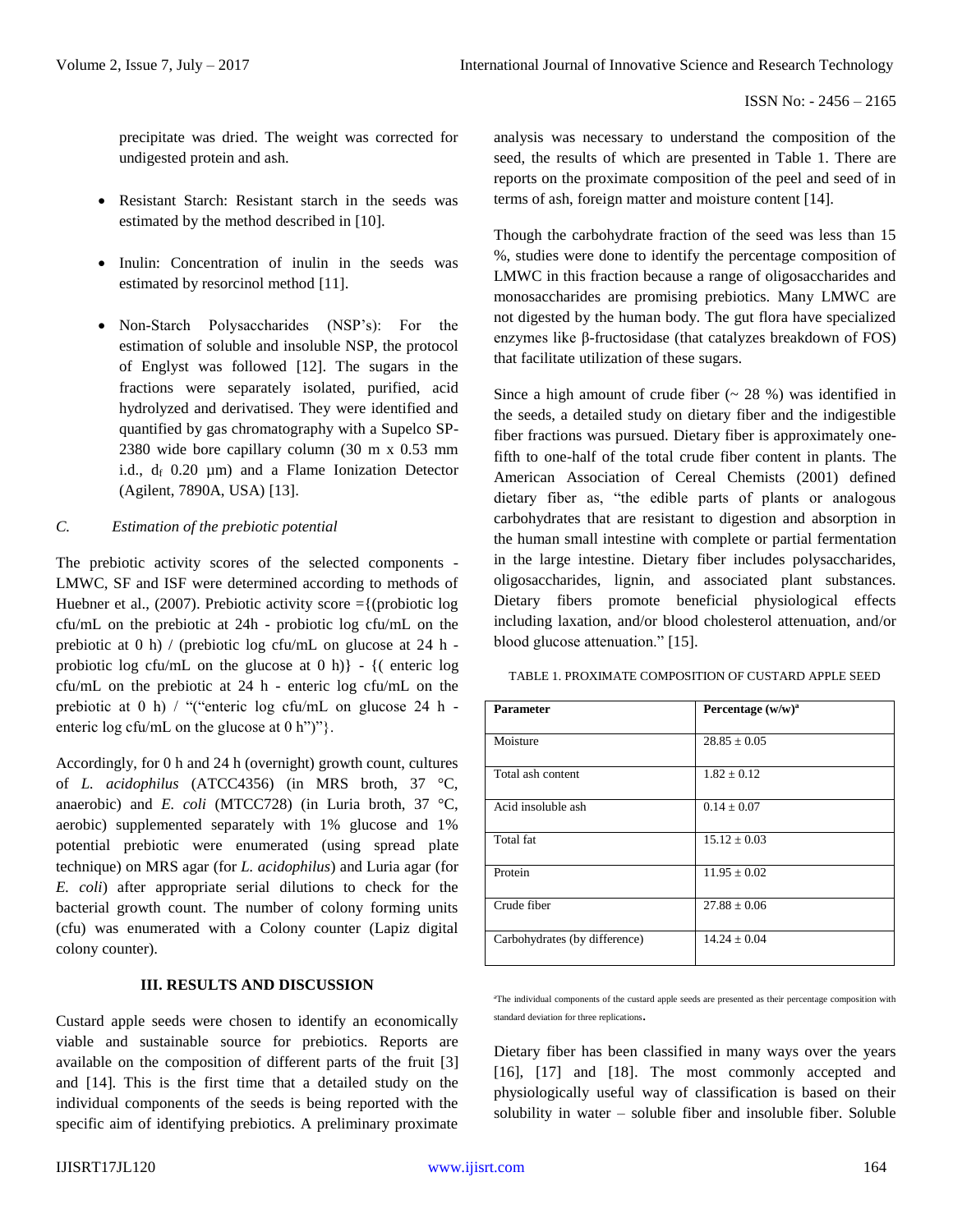fiber is easily dissolved in water and rapidly utilized by the bacteria. It consists of non-cellulosic polysaccharides like hemicelluloses, pectin and oligosaccharides. Insoluble fiber has its role in fecal bulking and consists of cell wall components like cellulose, hemicelluloses, pectin and lignin.

Inulin type prebiotics are members of a larger group called 'fructans' (polymers in  $GF_n$ ) and because of their  $\beta$  (2,1) linkages, they are not digested by the human digestive system. Since inulin and oligofructose reach the colon for selective utilization by the gut flora, they can be considered as soluble dietary fiber [19]. Resistant starch includes starches that are incompletely digested / partially hydrolyzed in the small intestine and reach the large intestine to become substrates for probiotics; and are also classified as soluble dietary fibers [20].

There is a concept of "indigestible fraction" consisting of resistant starch, pectin, lignin, cellulose, hemicelluloses and residual proteins and minerals that reach the gut to provide a beneficial effect on the host by positively altering the growth of bacteria [8]. NSPs are a group of non-α- glucan polysaccharides of the plant cell wall. Insoluble NSP include cellulose, galactomannans, xylans, xyloglucans, and soluble NSP consist of pectins, arabinogalactans, arabinoxylans, and β-(1,3)(1,4)- Dglucans (β-glucans) [21].

In the present study, promising prebiotics with better yield - LMWC, SF and ISF were isolated from custard apple seeds using non destructive methods and subsequently analyzed (Table 2). LMWC were extracted from the seeds using 50% ethanol as solvent. Three different concentrations of ethanol (50%, 85% and 95%) using different durations and temperatures were examined to identify the best possible settings for extraction.

In the present study, though the yield of LMWC was low (9.6%), it was the highest achievable when 50 % ethanol was utilized as a solvent at 30 °C. The individual sugars and oligosaccharides in the LMWC were depicted by the HPAEC-PAD analysis and negligible amounts of oligomers and monomers were identified (Table 3).

Prebiotics are fermented by probiotics into lactic acid and other short chain fatty acids (SCFA's like acetic acid, butyric acid and propionic acid) through saccharolytic fermentation. The SCFA's are then easily absorbed by the host as energy sources. So, it is essential that the carbohydrates reach the intestine after escaping gastric digestion. A study was therefore conducted to determine the *in vitro* digestibility of the LMWC prior to estimating its prebiotic potential. The amount of reducing sugar (% w/w) in the LMWC before and after *in vitro* digestion of the extract was  $35.5 \pm 3.9$  and  $26.7 \pm 2.2$  respectively. This meant that more than 70 % of the sugars in LMWC were found to be resistant to *in vitro* acid-bile digestion, suggesting their prebiotic potential. Prebiotic components extracted from various parts of fruits and vegetables (banana, jackfruit, potato, etc.) were studied for their resistance to *in vitro* digestibility [5].

| TABLE 2. | PERCENTAGE COMPOSITION OF PREBIOTIC |
|----------|-------------------------------------|
|          | <b>COMPONENTS</b>                   |

| <b>Parameter</b>              | Percentage $(w/w)$ |
|-------------------------------|--------------------|
|                               |                    |
| <b>Total LMWC</b>             | $9.6 + 1.5$        |
|                               |                    |
| Total dietary Fiber (TDF)     | $78.5 \pm 0.6$     |
| Soluble Dietary Fiber (SF)    | $23.3 + 0.5$       |
| Insoluble Dietary Fiber (ISF) | $54.4 + 0.9$       |
| <b>Resistant Starch</b>       | $2.5 + 0.1$        |
| Inulin                        | $1.8 \pm 0.1$      |

TABLE 3. INDIVIDUAL SUGAR COMPOSITION OF THE LMWC FROM HPAEC-PAD (LOQ 0.1 for individual sugars and 0.2 for the oligomers)

| <b>Sugar</b>                                                          | Percentage (w/w) |
|-----------------------------------------------------------------------|------------------|
| Fructose oligomers $F_2$ , $F_3$ , $F_4$ , $F_5$ , $F_6$ , $F_7$      | Each $< 0.2$     |
| Glucose-Fructose oligomers $GF_2$ , $GF_3$ , $GF_4$ , $GF_5$ , $GF_6$ | Each $< 0.2$     |
| Galactose                                                             | < 0.1            |
| Glucose                                                               | < 0.1            |
| Lactose                                                               | < 0.1            |
| Maltose                                                               | < 0.1            |
| Fructose                                                              | 0.69             |
| Sucrose                                                               | 0.95             |

The largest component of the seed was total dietary fiber (Table 2). The amount of the ISF in the seed was much higher  $($   $\sim$  55%) than SF  $($   $\sim$  24%). Since the seed coat was removed while performing these studies, it can be understood that approximately 80% of the peeled seed contained dietary fiber. This reinstates that custard apple seeds are a good natural source of dietary fiber. Resistant starch and inulin were also identified in the seeds, but at much lower levels and since they fall into the category of soluble dietary fiber, individual analysis of their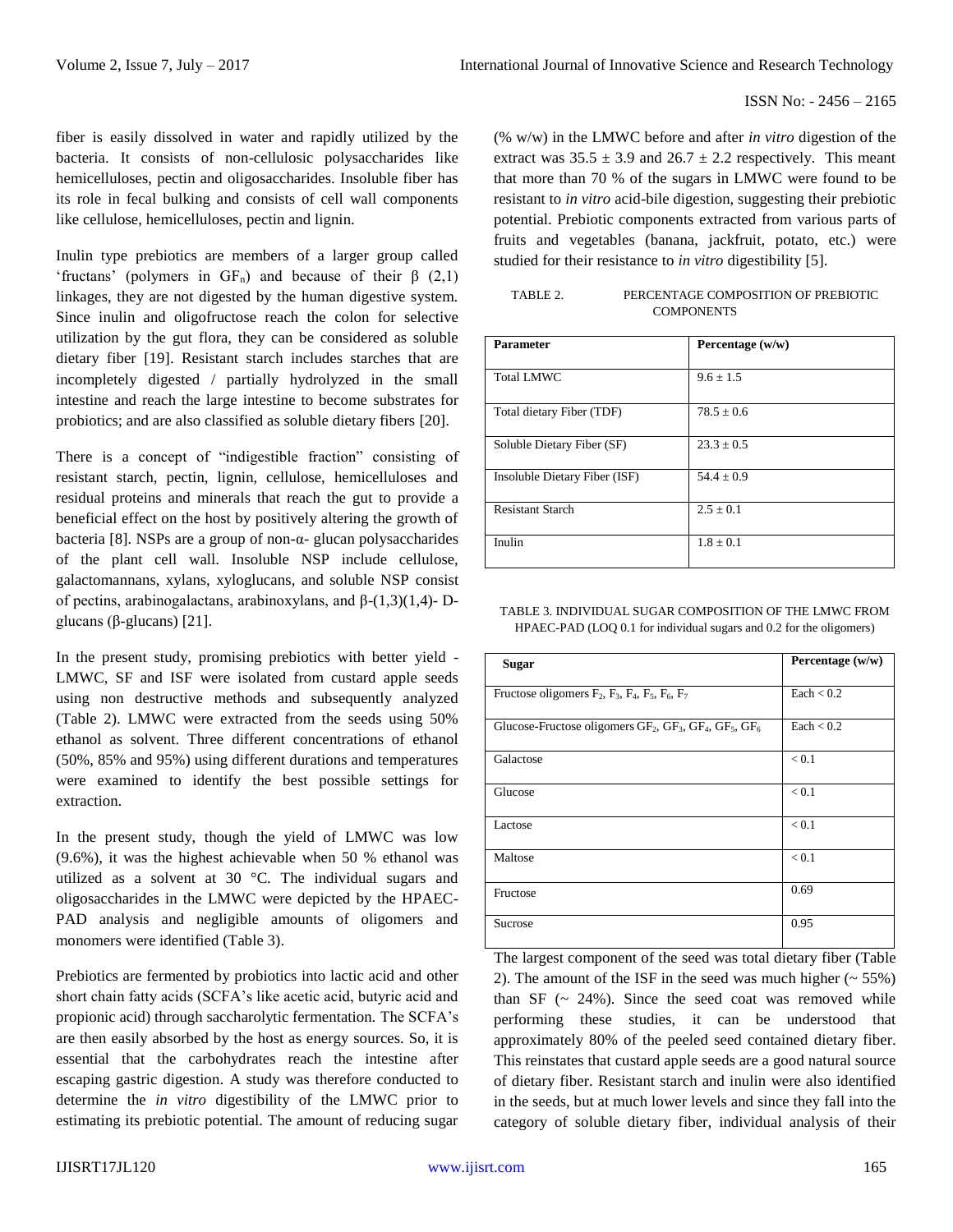ISSN No: - 2456 – 2165

prebiotic efficiency was not performed in this study. Much of the reported work is on the edible portion/pulp of fruits and there are very few studies on the fibre components from the seeds of fruits. The dietary fiber content in the custard apple fruit, but not the seed has been reported [22].

The ability of a substrate to be efficiently metabolized by the beneficial bacteria in comparison to the harmful ones is the key factor to recognize the substrate as a prebiotic. The prebiotic activity score enables the quantification of the prebiotic potential of substrates [23]. The present study could identify the individual prebiotic potential of the LMWC, SF and ISF isolated from the seeds of custard apple. The fractions could be collected immediately without any loss, in the purest form to facilitate direct addition as an active carbon source in the bacterial growth medium (without negatively hindering the growth of the bacterial species under study). The structurefunction relationship was elucidated in the specific components and how they could affect the prebiotic activity when isolated from the food matrix. Growth of the bacteria on glucose was used as a standard to allow for comparison.

From the bacterial cell growth (Table 4), it can be assumed that soluble fiber, insoluble fiber and LMWC are all being utilized by *Lactobacillus* efficiently. The ability of all the three fractions to promote the growth of *L. acidophilus* was better than that of *E. coli*. This data was used to calculate the prebiotic activity score (PAS). The prebiotic activity score of soluble fiber fraction was 1.91, insoluble fiber fraction 0.63 and LMWC was 0.19. A positive prebiotic activity score indicated that the substrates are being utilized by the probiotic as efficiently as or better than glucose and are therefore potential prebiotics. A negative score would indicate that they are being underutilized by the probiotic or are being better utilized by the negative control (pathogenic strains).

With respect to LMWC, though the rate of growth of *L. acidophilus* was much higher in comparison to *E. coli*, the limited amount of 'available' low molecular weight sugars (added as a carbon source) into the medium could have affected the duration of log phase, and therefore the prebiotic activity score. Therefore, the low yield can probably explain the low PAS for LMWC. Similar studies on the prebiotics like LMWC isolated from germinated rice, garlic, etc were conducted [24]. Though the prebiotic score of insoluble fiber was positive, the data from Table 4 suggests that there is only a marginal difference between the rate of growth of *E. coli* and *L. acidophilus* with ISF as the carbohydrate source. When soluble fiber was the substrate, the rate of growth of *L. acidophilus* was much higher when compared to *E. coli*. So, in comparison, soluble fiber fraction would be a preferred prebiotic over the insoluble fiber fraction.

An exploration of the individual sugars in the NSP fractions from custard apple seeds was done through a GC-FID study [13]. The study was indicative as it allowed identification and quantification of six monomers (xylose, fucose, arabinose, glucose, arabinose and mannose) in the total and insoluble NSP fractions (results not shown). However, a further detailed analysis of all other individual sugars of the fractions is necessary for a complete understanding of the complex fiber profile of custard apple seeds.

Different prebiotics are utilized differently by the probiotics and it is important to establish that a particular prebiotic is being effectively utilized. The present study was able to quantify the prebiotic utilization in terms of bacterial cell growth over a period of 24 h. A future study on fermentation of LMWC and individual dietary fiber fractions by *Lactobacilli* to produce SCFA would definitely corroborate

| Carbohydrate                       | E. coli         |                 | L. acidophilus  |                 |
|------------------------------------|-----------------|-----------------|-----------------|-----------------|
|                                    | 0 <sub>h</sub>  | 24h             | 0 <sub>h</sub>  | 24h             |
| Glucose <sup>a</sup><br>(standard) | $7.68 + 0.03$   | $8.69 \pm 0.02$ | $7.98 \pm 0.02$ | $9.31 + 0.03$   |
| <b>Soluble Fiber</b>               | $7.04 + 0.02$   | $8.07 + 0.01$   | $7.27+0.01$     | $9.84 + 0.02$   |
| <b>Insoluble</b><br>Fiber          | $7.42+0.13$     | $8.10+0.09$     | $7.16+0.14$     | $8.90+0.11$     |
| <b>LMWC</b>                        | $6.91 \pm 0.09$ | $7.51 \pm 0.07$ | $7.01 \pm 0.03$ | $8.06 \pm 0.04$ |

TABLE 4. BACTERIAL GROWTH IN THE CARBOHYDRATE FRACTIONS (log cfu/mL)

<sup>a</sup> Growth on glucose was used as a reference.

the present findings to establish the substrates from custard apple seeds as prebiotics.

#### **IV. CONCLUSION**

There is a huge potential for the studies on prebiotics derived from plant sources as they have a natural origin and traditional knowledge associated with them that encourages end user preference over commercial products. A non-destructive approach was successfully used for extraction of dietary fiber fractions from the seeds of custard apple. Further, the study was able to identify the prebiotic efficiency of the fractions and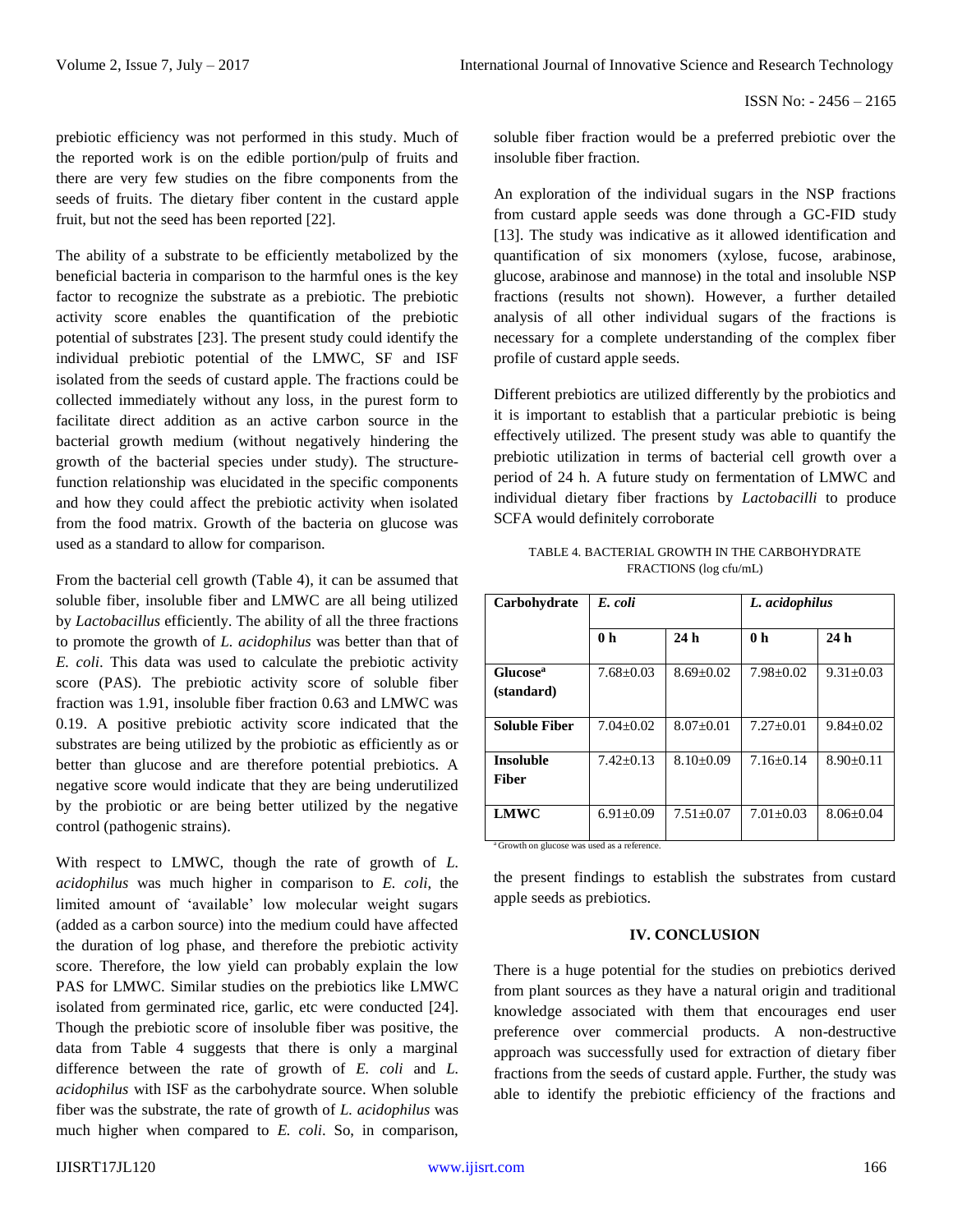establish that custard apple seeds are a sustainable natural source of prebiotics.

## **ACKNOWLEDGEMENT**

This work has been supported by research grant awarded to the first author by UGC-PDFw [grant number No. F.15-1/2016- 17/PDFWM-2015-17-TAM-30680 (SA-II)].

## **REFERENCES**

- [1] G.R. Gibson, and M.D. Roberfroid, "Dietary modulation of the human colonic microbiota – Introducing the concept of prebiotics," J. Nutr., vol. 125, pp. 1401-1412, 1995.
- [2] P.G. Jamkhande, A.S. Wattamwar, S.S. Pekamwar, and P.G. Chandak, "Antioxidant, antimicrobial activity and in silico PASS prediction of Annona reticulata Linn. Root extract," Beni -suef university journal of basic and applied sciences, vol 3(2), pp 140-148, 2014.
- [3] P.G. [Jamkhande,](http://www.sciencedirect.com/science/article/pii/S2225411015000504) and A.S. [Wattamwar,](http://www.sciencedirect.com/science/article/pii/S2225411015000504) "Annona reticulata Linn. (Bullock's heart): Plant profile, phytochemistry and pharmacological properties," J Tradit. Complement. Med., vol. 5(3), pp 144-152, 2015.
- [4] AOAC, "Official Methods of Analysis of the Association of Analytical Chemists International," 18th ed. Gathersburg, MD U.S.A Official methods, 2005.08, 2005
- [5] S. Wichienchot, P. Thammarutwasik, A. Jongjareonrak, W. Chansuwan, P. Hmadhlu, T. Hongpattarakere, A. Itharat, and B. Ooraikul, "Extraction and analysis of prebiotics from selected plants from southern Thailand," Songklanakarin J. Sci. Technol., vol. 33 (5), pp 517-523, 2011.
- [6] S.A. Yadav, S.S. Gite, V.B. Lanjekar, S.S. Nilegaonkar, and V.V. Agte, "*In vitro* screening of indigenous plant materials for prebiotic potential," Int. J Curr. Microbiol. Appl. Sci., vol. 3(11), pp 137-140, 2014.
- [7] G.L. Miller, "Use of dinitrosalicylic acid reagent for determination of reducing sugar," Analytical Chemistr., vol. 31(3), pp 426-428, 1959.
- [8] F. [Saura-Calixto,](https://www.ncbi.nlm.nih.gov/pubmed/?term=Saura-Calixto%20F%5BAuthor%5D&cauthor=true&cauthor_uid=10956113) A. [García-Alonso, I](https://www.ncbi.nlm.nih.gov/pubmed/?term=Garc%C3%ADa-Alonso%20A%5BAuthor%5D&cauthor=true&cauthor_uid=10956113). [Goñi, a](https://www.ncbi.nlm.nih.gov/pubmed/?term=Go%C3%B1i%20I%5BAuthor%5D&cauthor=true&cauthor_uid=10956113)nd L. [Bravo,](https://www.ncbi.nlm.nih.gov/pubmed/?term=Bravo%20L%5BAuthor%5D&cauthor=true&cauthor_uid=10956113) "In vitro determination of the indigestible fraction in foods: an alternative to dietary fiber analysis," J. Agric. Food Chem., vol. 48(8), pp 3342-3347, 2000.
- [9] T. Yi, K. Wang, Z. Zhuang, S. Pan, and X. Huang, "Comparative Analysis of Dietary Fibre Extract Isolated from Citrus Juice By-products using Water Extraction, Fermentation and Enzymatic Treatment Methods," Adv. J Food Sci. Technol., vol. 6(9), pp 1058-1066, 2014.
- [10] I. [Goñi,](http://www.sciencedirect.com/science/article/pii/0308814695002227) L. [García-Diz,](http://www.sciencedirect.com/science/article/pii/0308814695002227) E. [Mañas.,](http://www.sciencedirect.com/science/article/pii/0308814695002227) [and F. Saura-Calixto,](http://www.sciencedirect.com/science/article/pii/0308814695002227) "Analysis of resistant starch: a method for foods and food products," Food Chem., vol. 56(4), pp 445-449, 1996.
- [11] G. Ashwell, In Colowick, S.J., & Kaplan, N.O. (Eds.) "Methods in Enzymology," Academic Press New York, pp 75, 1957.
- [12] H.N. Englyst, M.E. Quigley, and G.J. Hudson, "Determination of dietary fibre as non-starch polysaccharides with gas-liquid chromatographic, highperformance liquid chromatographic or spectrophotometric measurement of constituent sugars," Analyst, vol. 119(7), pp 1497-509, 1996.
- [13] J. Ma, L. Adler, G. Srzednicki, and J. Arcot, "Quantitative determination of non-starch polysaccharides in foods using Gas Chromatography with flame ionization detection," Food chem., vol. 220, pp 100-107, (2017.
- [14] K. Shardul, J. Swati, K. Prajakta, T. Prafullachandra, P. Santosh, and R. Arun, "Proximate Analysis of Peel and Seed of Annona Squamosa (Custard Apple)," Res. J Chem. Sci., vol. 3(2), pp 92-94, 2013.
- [15] AACC Report, "The Definition of Dietary Fiber Report of the Dietary Fiber Definition Committee to the Board of Directors of the American Association Of Cereal Chemists," vol. 46(3), W-2001-0222-01O. 112, 2001.
- [16] D. Dhingra, M. Michael, H. Rajput, and R.T. Patil, "Dietary fibre in foods: a review," J Food Sci. Tech., vol. 49(3), pp 255-266, 2012.
- [17] D. Gyurova, and J. Enikova, "Dietary fibers definitions, classifications and analytical methods for the physiological assessment of their content in foods," J Biosci. Biotech., pp 209-213, 2015.
- [18] F. Dai, and C. Chau, "Classification and regulatory perspectives of dietary fiber," J Food Drug Anal., vol. 25, pp 37-42, 2017.
- [19] G. [Flamm, W](https://www.ncbi.nlm.nih.gov/pubmed/?term=Flamm%20G%5BAuthor%5D&cauthor=true&cauthor_uid=11497328). [Glinsmann, D](https://www.ncbi.nlm.nih.gov/pubmed/?term=Glinsmann%20W%5BAuthor%5D&cauthor=true&cauthor_uid=11497328). [Kritchevsky, L](https://www.ncbi.nlm.nih.gov/pubmed/?term=Kritchevsky%20D%5BAuthor%5D&cauthor=true&cauthor_uid=11497328). [Prosky, a](https://www.ncbi.nlm.nih.gov/pubmed/?term=Prosky%20L%5BAuthor%5D&cauthor=true&cauthor_uid=11497328)nd M. [Roberfroid,](https://www.ncbi.nlm.nih.gov/pubmed/?term=Roberfroid%20M%5BAuthor%5D&cauthor=true&cauthor_uid=11497328) "Inulin and oligofructose as dietary fiber: